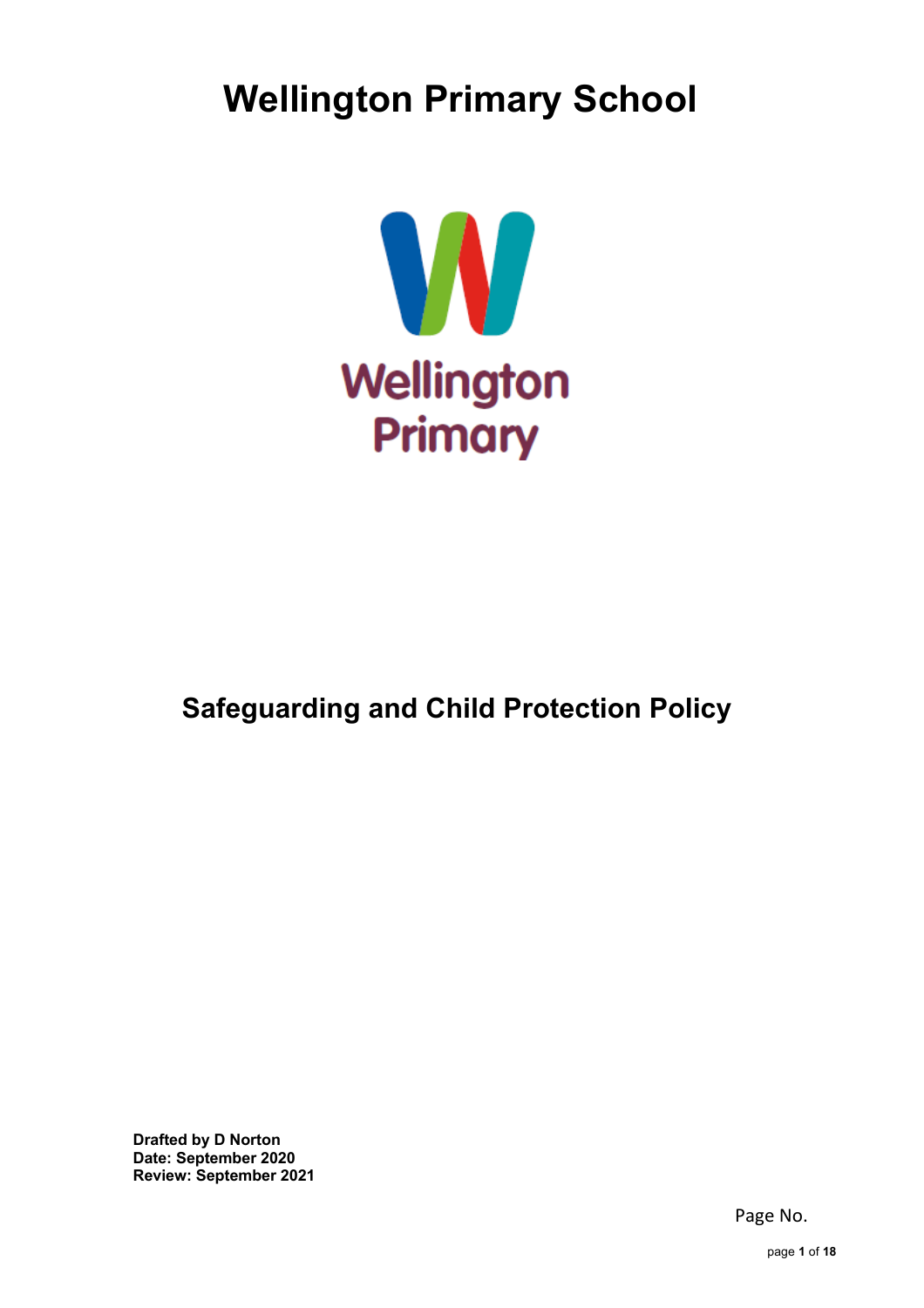| Contents                                                                         |    |
|----------------------------------------------------------------------------------|----|
| Introduction                                                                     | 3  |
| Aims of Policy                                                                   | 3  |
| Types of Abuse and Neglect – definitions, signs and symptoms                     | 4  |
| Child Sexual Exploitation (CSE) & Child Criminal Exploitation (CCE)- definition, | 5  |
| signs and symptoms                                                               |    |
| Female Genital Mutilation (FGM) – definition, signs and symptoms                 | 6  |
| 'Honour - based Violence' (HBV)                                                  | 7  |
| Children Missing Education (CME) and the schools' approach                       | 7  |
| Counter Terrorism and Security - The Prevent Duty                                | 8  |
| <b>Supporting Children</b>                                                       | 8  |
| <b>SEND and Safeguarding</b>                                                     | 9  |
| Peer to Peer Abuse including 'sexting'                                           | 9  |
| <b>Private Fostering</b>                                                         | 10 |
| Safe School, Safe Staff                                                          | 10 |
| Designated Safeguarding Lead responsibilities                                    | 11 |
| Designated Governor for Child Protection                                         | 12 |
| Safeguarding Flow Chart                                                          | 14 |
| Confidentiality                                                                  | 15 |
| <b>Reporting Procedure</b>                                                       | 15 |
| <b>Supporting Staff</b>                                                          | 15 |
| <b>Safer Recruitment Policy</b>                                                  | 15 |
| Allegations against staff                                                        | 16 |
| <b>Training</b>                                                                  | 16 |
| Whistle-blowing                                                                  | 16 |
| Physical Intervention                                                            | 17 |
| Anti-Bullying                                                                    | 17 |
| Racist Incident                                                                  | 17 |
| <b>Health and Safety</b>                                                         | 17 |
| Monitoring and Evaluation                                                        | 17 |
| Referral Procedures at Wellington Primary School                                 | 18 |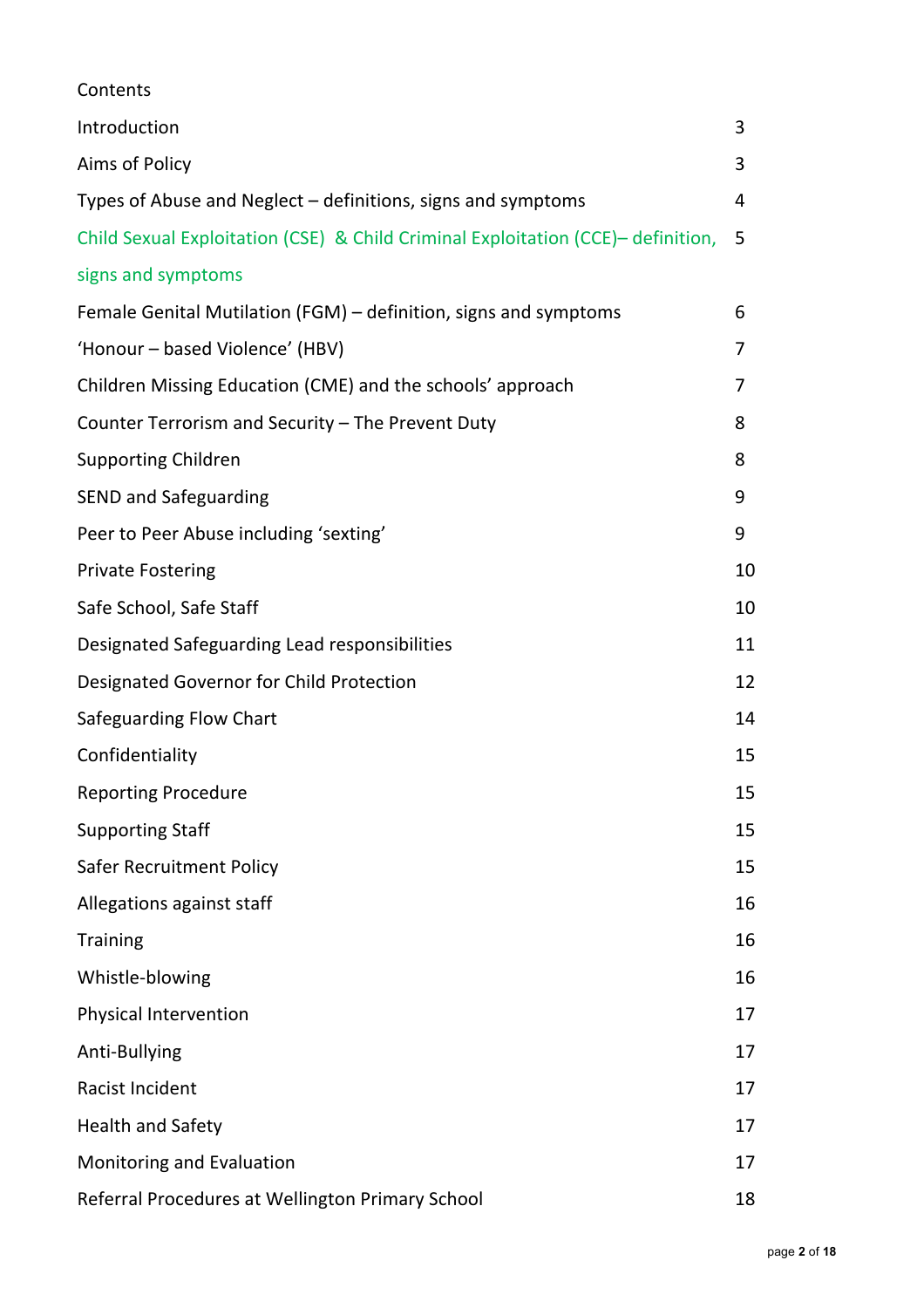

## **WELLINGTON PRIMARY SCHOOL Safeguarding and Child Protection Policy 2020**

## **This school is committed to safeguarding and promoting the welfare of children and young people and expects all staff and volunteers to share this commitment.**

## **1. Introduction**

Wellington Primary School fully recognises its responsibilities for child protection and safeguarding. This policy has been developed in accordance with the principles established by the Children Act 1989 and its revisions and the Education Act 2002. It reflects the government publications 'Working Together to Safeguard Children' 2018, 'What to do if You are Worried a Child is Being Abused' 2020, 'Keeping Children Safe in Education' 2020, and the London Safeguarding Children Board Child Protection Procedures 5<sup>th</sup> Edition.

The Governing board and all school staff takes seriously its responsibility under section 175 of the Education Act 2002 to safeguard and promote the welfare of children and to work together with other agencies to ensure adequate arrangements within our school to identify, assess and support those children who are suffering or at risk of significant harm, who may be in need of additional help and children who are in particular groups. This school recognises that there is a safeguarding continuum with child protection at the acute end and with prevention and early intervention at the earlier stages. We aim to create a culture of vigilance and work in the best interests of the child.

Adults in our school take all welfare concerns seriously and encourage children and young people to talk to us about anything that worries them.

We recognise that all adults, including temporary staff, volunteers and governors, have a full and active part to play in protecting our pupils from harm, and that the child's welfare is our paramount concern. We will always act in the best interest of the child.

The governors and staff understand that our school should provide a caring, positive, safe and stimulating environment that promotes the social, physical and moral and cultural development of the individual child.

At Wellington Primary School the children are taught about safeguarding, including e-safety, through various teaching and learning opportunities, as part of providing a broad and balanced curriculum. Children are taught to recognise when they are at risk and how to get help when they need it.

The school considers wider environmental factors in a child's life that may be a threat to their safety and/or welfare. This is known as Contextual Safeguarding and is referred to in Working Together to Safeguard Children (2018) and in Keeping Children safe in Education (2020). We assess the risks and issues in the wider community when considering the well-being and safety of our pupils. This includes [preventing impairment of children's mental and physical health or development.

## **2. The aims of this policy are:**

- to support the child's development in ways that will foster security, confidence and independence.
- to provide an environment in which children and young people feel safe, secure, valued and respected, and feel confident to and know how to approach adults if they are concerned or in difficulties, believing they will be listened to and appropriately responded to.
- to raise the awareness of all teaching and non-teaching staff regarding the duty to safeguard children and their responsibilities in identifying and reporting possible cases of abuse and children who maybe in need of additional help.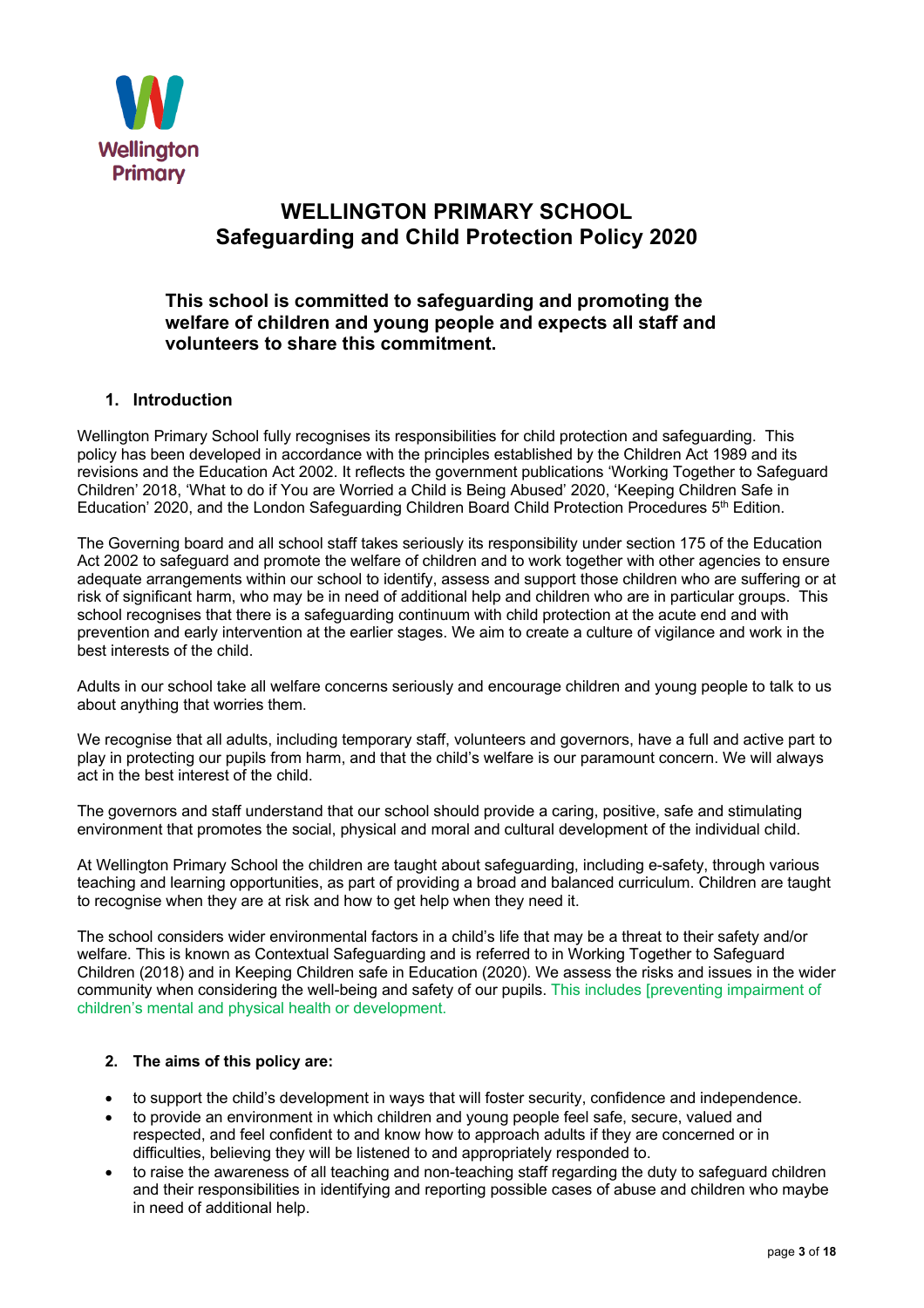- to provide a systematic means of monitoring children known or thought to be at risk of harm and / or in need of additional help, and ensure the school contributes to assessments of need and support packages for those children.
- to emphasise the need for good levels of communication between all members of staff and between the school and partner agencies.
- to provide a structured set of procedures within the school that will be followed by all members of the school community in cases of suspected abuse, children in need of additional help and children from particular groups.
- to promote effective working relationships with other agencies, especially the Police and Social Care, and Hounslow's Early Intervention Service
- to ensure that all staff working within our school who have substantial access to children have been checked regarding their suitability to work with children and for the purposes of fulfilling the duty to maintain a single central record of recruitment checks undertaken. This includes verification of their identity, a barred list check; an enhanced DBS check/certificate; a prohibition from teaching check; further checks on people living or working outside the UK; a check of professional qualifications; and a check to establish the person's right to work in the United Kingdom.
- to establish a culture of vigilance and always work in the best interests of the child.
- through the school's curriculum we aim to teach children about safeguarding and how to keep themselves safe.
- all Staff will have received and signed to say that they have read Keeping Children Safe in Education September 2020 Part One, The School's Code of Conduct and this Safeguarding Policy. Staff should also familiarise themselves with Annex A of KCSIE Sept 2020 – all of which can be found in the safeguarding folder on staff shared of the school network. Also contained in the folder is 'What to do if you are worried a child is being abused' which is also helpful. Staff will receive training on how to report concerns, where referral forms are kept and who to talk to with concerns.
- all new staff will receive induction which will include the documents mentioned above in 1.7.11, and how to report concerns, where referral forms are kept and who to talk to with concerns. New staff will also receive appropriate training.

## **3. Types of Abuse and Neglect – definitions, signs and symptoms**

All school staff should be aware that abuse, neglect and safeguarding issues are rarely standalone events that can be covered by one definition or label. In most cases, multiple issues will overlap with one another. All staff should be aware that mental health problems can, in some cases, be an indicator that a child has suffered or is at risk of suffering abuse, neglect or exploitation. Only trained professionals should make a diagnosis of a mental health problem, but school staff are well placed to observe children and identify those whose behaviour suggests they are experiencing a mental health problem, or at risk of developing one.

**Abuse**: a form of maltreatment of a child. Somebody may abuse or neglect a child by inflicting harm or by failing to act to prevent harm. Children may be abused in a family or in an institutional or community setting by those known to them or, more rarely, by others (e.g. via the internet). They may be abused by an adult or adults or by another child or children. Abuse, neglect and other traumatic adverse childhood experiences can have a lasting impact, and staff need to fully understand that these experiences can affect children's mental health, behaviour and education.

**Physical abuse**: a form of abuse which may involve hitting, shaking, throwing, poisoning, burning or scalding, drowning, suffocating or otherwise causing physical harm to a child. Physical harm may also be caused when a parent or carer fabricates the symptoms of, or deliberately induces, illness in a child.

**Emotional abuse**: the persistent emotional maltreatment of a child such as to cause severe and adverse effects on the child's emotional development. It may involve conveying to a child that they are worthless or unloved, inadequate, or valued only insofar as they meet the needs of another person. It may include not giving the child opportunities to express their views, deliberately silencing them or 'making fun' of what they say or how they communicate. It may feature age or developmentally inappropriate expectations being imposed on children. These may include interactions that are beyond a child's developmental capability as well as overprotection and limitation of exploration and learning, or preventing the child participating in normal social interaction. It may involve seeing or hearing the ill-treatment of another. It may involve serious bullying (including cyberbullying), causing children frequently to feel frightened or in danger, or the exploitation or corruption of children. Some level of emotional abuse is involved in all types of maltreatment of a child, although it may occur alone.

**Sexual abuse**: involves forcing or enticing a child or young person to take part in sexual activities, not necessarily involving a high level of violence, whether or not the child is aware of what is happening. The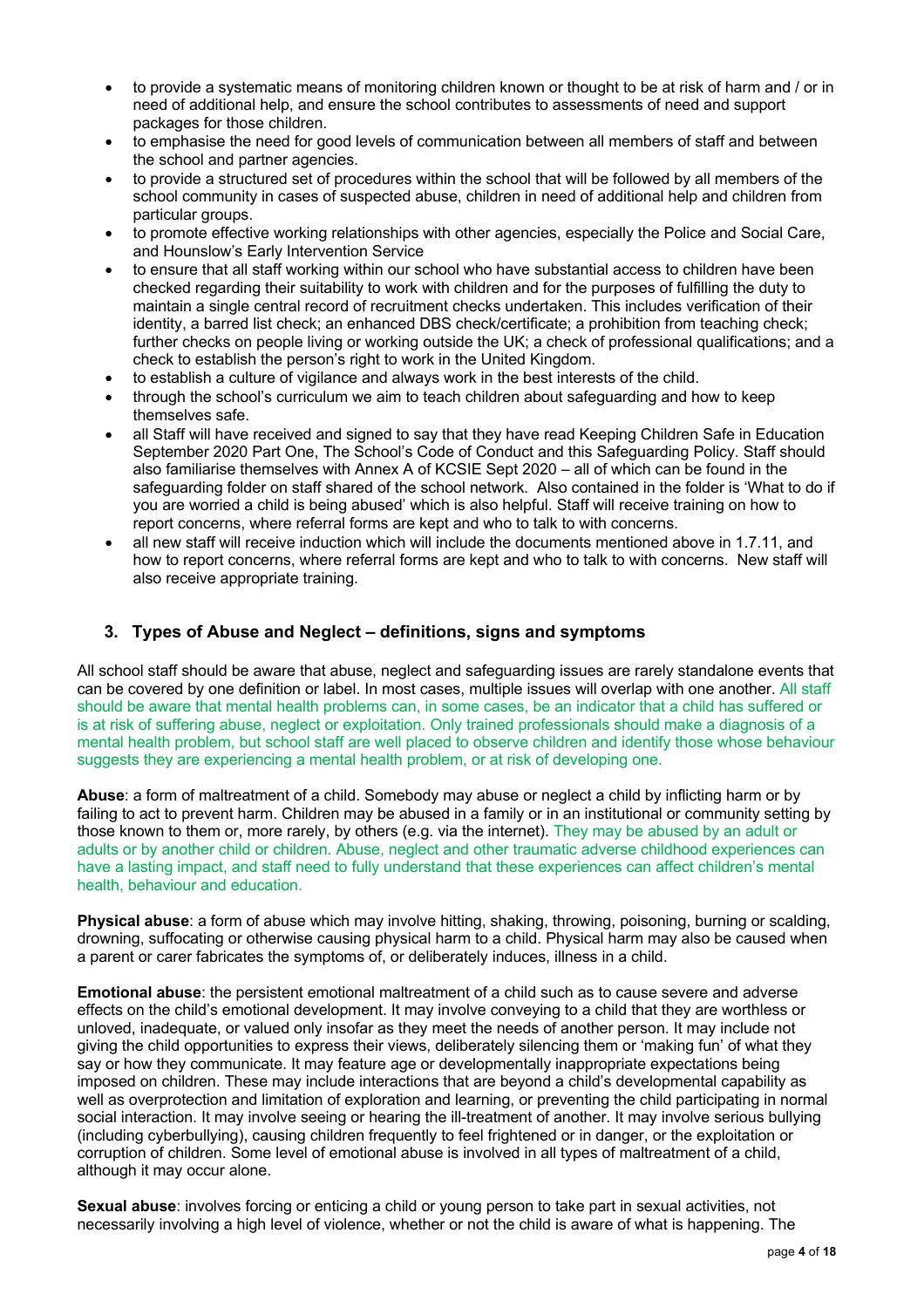activities may involve physical contact, including assault by penetration (for example rape or oral sex) or nonpenetrative acts such as masturbation, kissing, rubbing and touching outside of clothing. They may also include non-contact activities, such as involving children in looking at, or in the production of, sexual images, watching sexual activities, encouraging children to behave in sexually inappropriate ways, or grooming a child in preparation for abuse (including via the internet). Sexual abuse is not solely perpetrated by adult males. Women can also commit acts of sexual abuse, as can other children.

**Neglect**: the persistent failure to meet a child's basic physical and/or psychological needs, likely to result in the serious impairment of the child's health or development. Neglect may occur during pregnancy as a result of maternal substance abuse. Once a child is born, neglect may involve a parent or carer failing to: provide adequate food, clothing and shelter (including exclusion from home or abandonment); protect a child from physical and emotional harm or danger; ensure adequate supervision (including the use of inadequate caregivers); or ensure access to appropriate medical care or treatment. It may also include neglect of, or unresponsiveness to, a child's basic emotional needs.

#### **4. Child Sexual Exploitation (CSE) and Child Criminal Exploitation (CCE) – definitions, signs and symptoms**

These are defined as forms of abuse where an individual or group take advantage of an imbalance in power to coerce, manipulate or deceive a child into sexual or criminal activity. The imbalance can be due to age, as well as other factors like gender, sexual identity, cognitive ability, physical strength, status and access to economic or other resources. It can be a one off occurrence or be a series of incidents over time, and range from opportunistic to complex organised abuse. Victims can be exploited even when activity appears to be consensual and it can happen online as well as in person. Child sexual exploitation is a form of child sexual abuse. It occurs where an individual or group takes advantage of an imbalance of power to coerce, manipulate or deceive a child or young person under the age of 18 into sexual activity (a) in exchange for something the victim needs or wants, and/or (b) for the financial advantage or increased status of the perpetrator or facilitator. The victim may have been sexually exploited even if the sexual activity appears consensual. Child sexual exploitation does not always involve physical contact; it can also occur through the use of technology. Indicators of child sexual exploitation may include:

- Acquisition of money, clothes, mobile phones, etc. without plausible explanation;
- Gang-association and/or isolation from peers/social networks;
- Exclusion or unexplained absences from school, college or work;
- Leaving home/care without explanation and persistently going missing or returning late;
- Excessive receipt of texts/phone calls:
- Returning home under the influence of drugs/alcohol:
- Inappropriate sexualised behaviour for age/sexually transmitted infections;
- Evidence of/suspicions of physical or sexual assault;
- Relationships with controlling or significantly older individuals or groups:
- Multiple callers (unknown adults or peers);
- Frequenting areas known for sex work;
- Concerning use of internet or other social media:
- Increasing secretiveness around behaviours; and
- Self-harm or significant changes in emotional well-being.

#### **Potential vulnerabilities**

Although the following vulnerabilities increase the risk of child sexual exploitation, it must be remembered that not all children with these indicators will be exploited. Child sexual exploitation can occur without any of these issues.

- Having a prior experience of neglect, physical and/or sexual abuse;
- Lack of a safe/stable home environment, now or in the past (domestic violence or parental substance misuse, mental health issues or criminality, for example);
- Recent bereavement or loss:
- Social isolation or social difficulties;
- Absence of a safe environment to explore sexuality;
- Economic vulnerability;
- Homelessness or insecure accommodation status;
- Connections with other children and young people who are being sexually exploited;
- Family members or other connections involved in adult sex work;
- Having a physical or learning disability;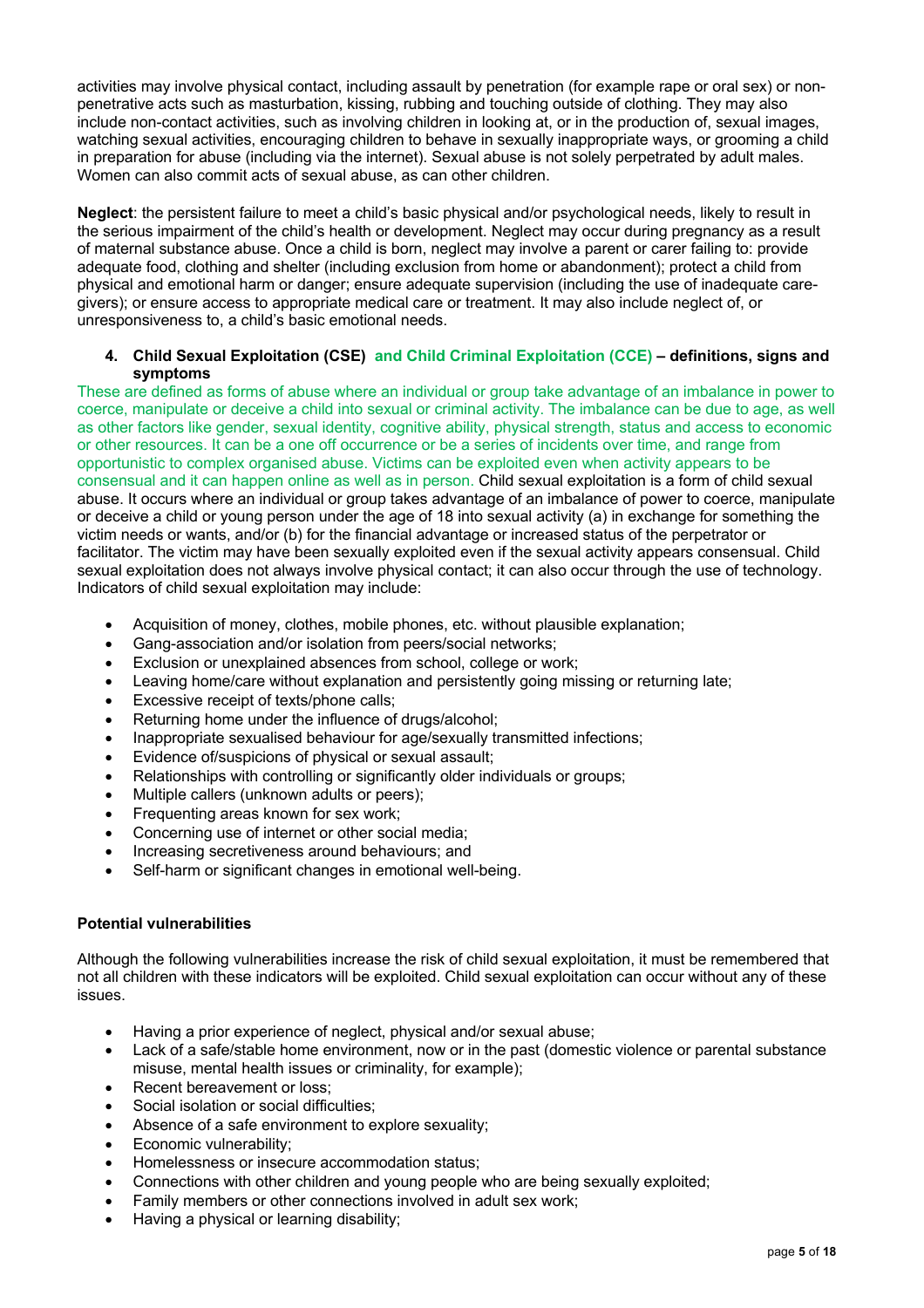- Being in care (particularly those in residential care and those with interrupted care histories); and
- Sexual identity.

More information can be found in: Child sexual exploitation: Definition and a guide for practitioners (DfE 2017)

Staff should also be aware that many children and young people who are victims of sexual exploitation do not recognise themselves as such. There are three main types of child sexual exploitation:

#### **Inappropriate relationships:**

Usually involves just one abuser who has inappropriate power – physical, emotional or financial – or control over a young person. The young person may believe they have a genuine friendship or loving relationship with their abuser.

#### **Boyfriend/Girlfriend:**

Abuser grooms victim by striking up a normal relationship with them, giving them gifts and meeting in cafés or shopping centres. A seemingly consensual sexual relationship develops but later turns abusive. Victims may be required to attend parties and sleep with multiple men/women and threatened with violence if they try to seek help.

#### **Organised exploitation and trafficking:**

Victims are trafficked through criminal networks – often between towns and cities – and forced or coerced into sex with multiple men. They may also be used to recruit new victims. This serious organised activity can involve the buying and selling of young people.

#### **Criminal exploitation of Children and Vulnerable adults:**

Criminal exploitation of children and vulnerable adults is a geographically widespread form of harm that is a typical feature of county lines activity. It is a harm which is relatively little known about or recognised by those best placed to spot its potential victims. County lines is a major issue involving drugs, violence, gangs, safeguarding, criminal and sexual exploitation, modern slavery, and missing persons; and the response to tackle it involves the police, the National Crime Agency, a wide range of Government departments, local government agencies and VCS (voluntary and community sector) organisations.

County lines is a term used to describe gangs and organised criminal networks involved in exporting illegal drugs into one or more importing areas within the UK, using dedicated mobile phone lines or other form of "deal line". They are likely to exploit children and vulnerable adults to move and store the drugs and money and they will often use coercion, intimidation, violence (including sexual violence) and weapons. County lines activity and the associated violence, drug dealing and exploitation has a devastating impact on young people, vulnerable adults and local communities. More information can be found from Criminal Exploitation of Children and Vulnerable adults: County Lines Guidance.

## **Voyeurism Offences**

Staff should be aware of the changes to the Voyeurism (Offences) Act 2020 which criminalise the act of 'up skirting'. The Criminal Prosecution Service (CPS) defines 'up skirting' as a colloquial term referring to the action of placing equipment such as a camera or mobile phone beneath a person's clothing to take a voyeuristic photograph without their permission. It is not only confined to victims wearing skirts or dresses and equally applies when men or women are wearing kilts, cassocks shorts or trousers. It is often performed in crowded public places, for example on public transport or at music festivals, which can make it difficult to notice offenders.

## **5. Female Genital Mutilation (FGM) – definitions, signs and symptoms**

Female genital mutilation refers to procedures that intentionally alter or cause injury to the female genital organs for non-medical reasons. The practice is illegal in the UK. FGM typically takes place between birth and around 15 years old; however, it is believed that the majority of cases happen between the ages of 5 and 8.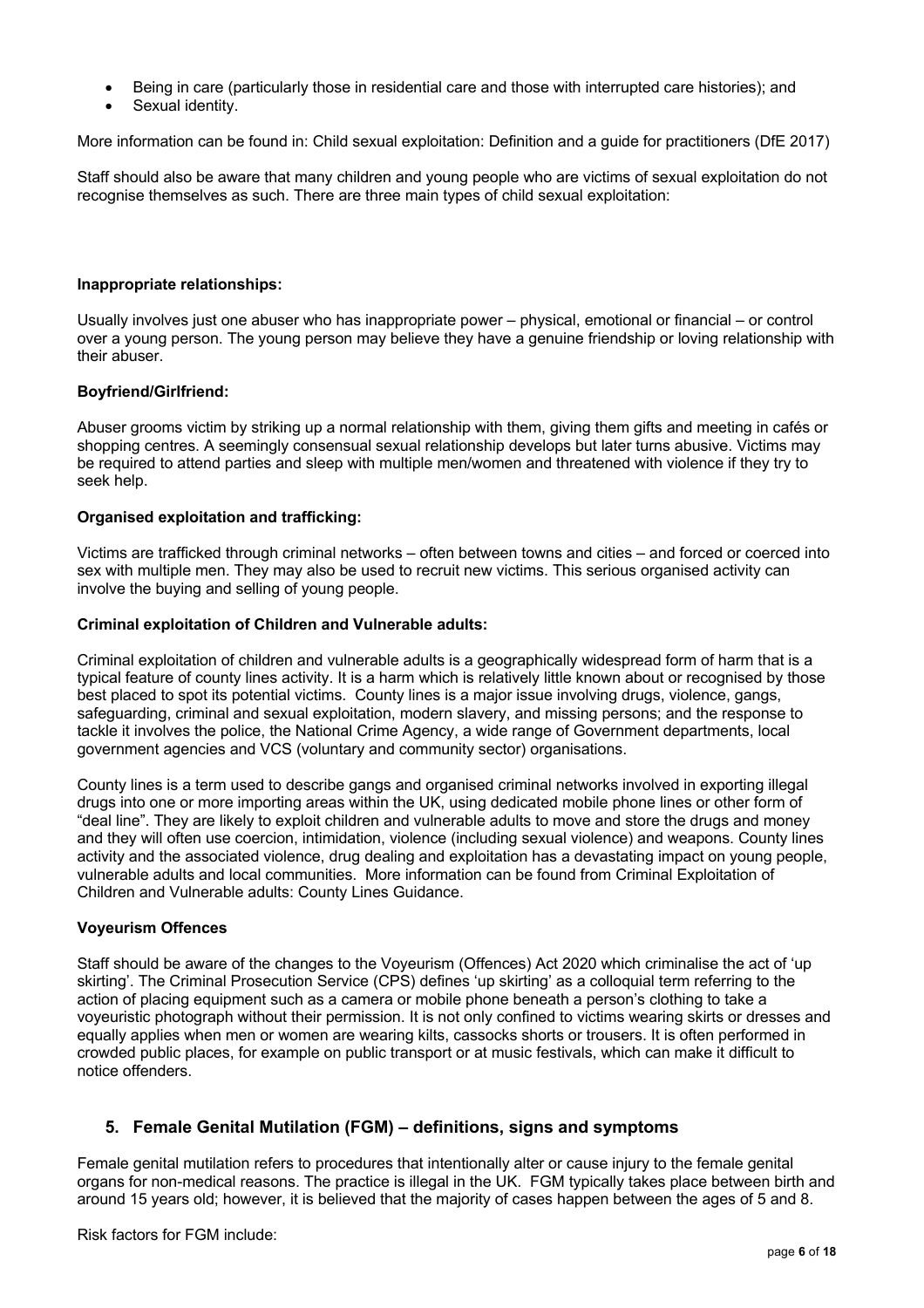- low level of integration into UK society
- mother or a sister who has undergone FGM
- girls who are withdrawn from PSHE
- visiting female elder from the country of origin
- being taken on a long holiday to the country of origin
- talk about a 'special' procedure to become a woman

Symptoms of FGM - FGM may be likely if there is a visiting female elder, there is talk of a special procedure or celebration to become a woman, or parents wish to take their daughter out-of-school to visit an 'at-risk' country (especially before the summer holidays), or parents who wish to withdraw their children from learning about FGM. Staff should not assume that FGM only happens outside the UK.

Indications that FGM may have already taken place may include:

- difficulty walking, sitting or standing and may even look uncomfortable.
- spending longer than normal in the bathroom or toilet due to difficulties urinating.
- spending long periods of time away from a classroom during the day with bladder or menstrual problems.
- frequent urinary, menstrual or stomach problems.
- prolonged or repeated absences from school or college, especially with noticeable behaviour changes (e.g. withdrawal or depression) on the girl's return
- reluctance to undergo normal medical examinations.
- confiding in a professional without being explicit about the problem due to embarrassment or fear.
- talking about pain or discomfort between her legs

The Serious Crime Act 2015 sets out a duty on professionals (including teachers) to notify police when they discover that FGM appears to have been carried out on a girl under 18. In schools, this will usually come from a disclosure (unlike in the medical profession where an observation may have been made).

Teachers must personally report to the police cases where they discover that an act of FGM appears to have been carried out; and discuss any such cases with the safeguarding lead and children's social care. The duty does not apply in relation to at risk or suspected cases.

## **6. 'Honour – based Violence' (HBV)**

So-called 'honour-based' violence (HBV) encompasses crimes which have been committed to protect or defend the honour of the family and/or the community, including Female Genital Mutilation (FGM), forced marriage, and practices such as breast ironing. All forms of so called HBV are abuse (regardless of the motivation) and should be handled and escalated as such.

Where staff are concerned that a child might be at risk of HBV, they must contact the Designated Safeguarding Lead as a matter of urgency.

## **7. Children Missing Education (CME) and the schools' approach**

Knowing where children are during school hours is an extremely important aspect of Safeguarding. Missing school can be an indicator of abuse and neglect and may also raise concerns about others safeguarding issues, including the criminal exploitation of children. We monitor attendance carefully and address poor or irregular attendance without delay. We will always follow up with parents / carers when pupils are not at school. This means we need to have a least two up to date contacts numbers for parents / carers. Parents should remember to update the school as soon as possible if the numbers change.

In response to the guidance in Keeping Children Safe in Education (2020) the school has:

- 1. Staff who understand what to do when children do not attend regularly
- 2. Appropriate policies, procedures and responses for pupils who go missing from education (especially on repeat occasions).
- 3. Staff who know the signs and triggers for travelling to conflict zones, FGM and forced marriage.
- 4. Procedures to inform the local authority when we plan to take pupils off-roll when they:
	- a. leave school to be home educated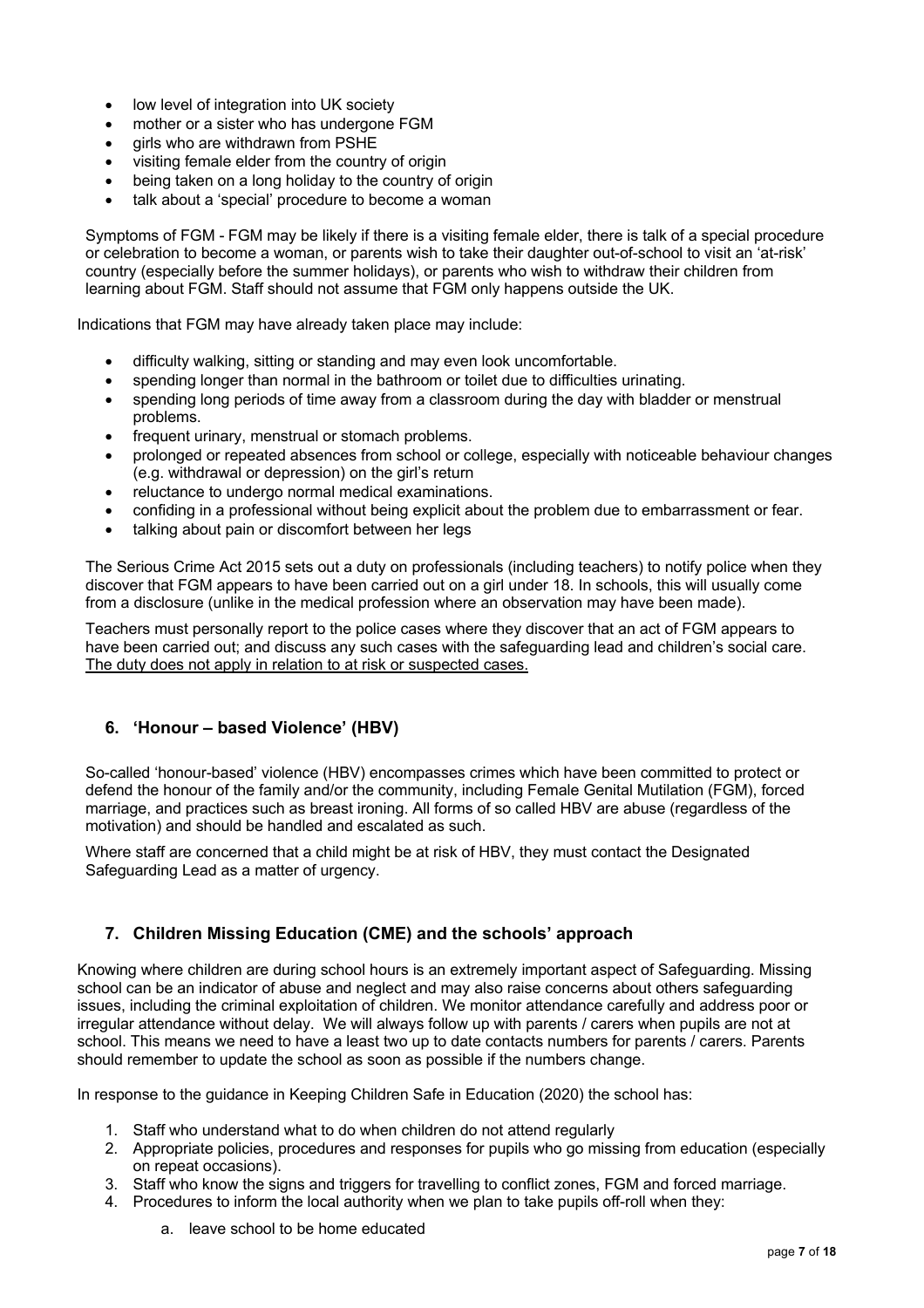- b. move away from the school's location
- c. remain medically unfit beyond compulsory school age
- d. are in custody for four months or more (and will not return to school afterwards); or
- e. are permanently excluded

We will ensure that pupils who are expected to attend the school, but fail to take up the place will be referred to the local authority. When a pupil leaves the school, we will record the name of the pupil's new school and their expected start date.

## **8. Counter Terrorism and Security – The Prevent Duty**

Although there is no requirement for a separate 'Prevent Duty' policy, as a school we have drawn up a risk assessment and a referral form. As part of the Counter Terrorism and Security Act 2015, schools have a duty to 'prevent people being drawn into terrorism'. This has become known as the 'Prevent Duty'. Where staff are concerned that children and young people are developing extremist views or show signs of becoming radicalized, they should discuss this with the Designated Safeguarding Lead. The Designated Safeguarding Lead has received training about the Prevent Duty and tackling extremism and is able to support staff with any concerns they may have.

We use the curriculum to ensure that children and young people understand how people with extreme views share these with others, especially using the internet. We are committed to ensuring that our pupils are offered a broad and balanced curriculum that aims to prepare them for life in modern Britain. Teaching the school's core values alongside the fundamental British Values supports quality teaching and learning, whilst making a positive contribution to the development of a fair, just and civil society.

Wellington Primary School has identified through discussion with children, staff, parents and Governors, 12 values outlined below as part of The Alexandra Child. Of these two stand out as being key to develop with the school community. Respect – treating others as you would like to be treated and Compassion – focussing on what we have in common with each other and not differences. We set British Values in the context of these two key values.

## **Recognising Extremism**

Early indicators of radicalisation or extremism may include:

- showing sympathy for extremist causes
- glorifying violence, especially to other faiths or cultures
- making remarks or comments about being at extremist events or rallies outside school
- evidence of possessing illegal or extremist literature
- advocating messages similar to illegal organisations or other extremist groups
- out of character changes in dress, behaviour and peer relationships (but there are also very powerful narratives, programmes and networks that young people can come across online so involvement with particular groups may not be apparent.)
- secretive behaviour
- online searches or sharing extremist messages or social profiles
- intolerance of difference, including faith, culture, gender, race or sexuality
- graffiti, art work or writing that displays extremist themes
- attempts to impose extremist views or practices on others
- verbalising anti-Western or anti-British views
- advocating violence towards others.

## **9. Supporting Children**

The school recognises that a child who is abused or witnesses violence may feel helpless and humiliated, may blame themselves, and find it difficult to develop and maintain a sense of self-worth.

The school recognises that the school may provide the only stability in the lives of children who have been abused or who are at risk of harm.

The school will support all children, particularly those with addition needs or in particular groups. We do this through:

the agreed school aims and the values that underpin these aims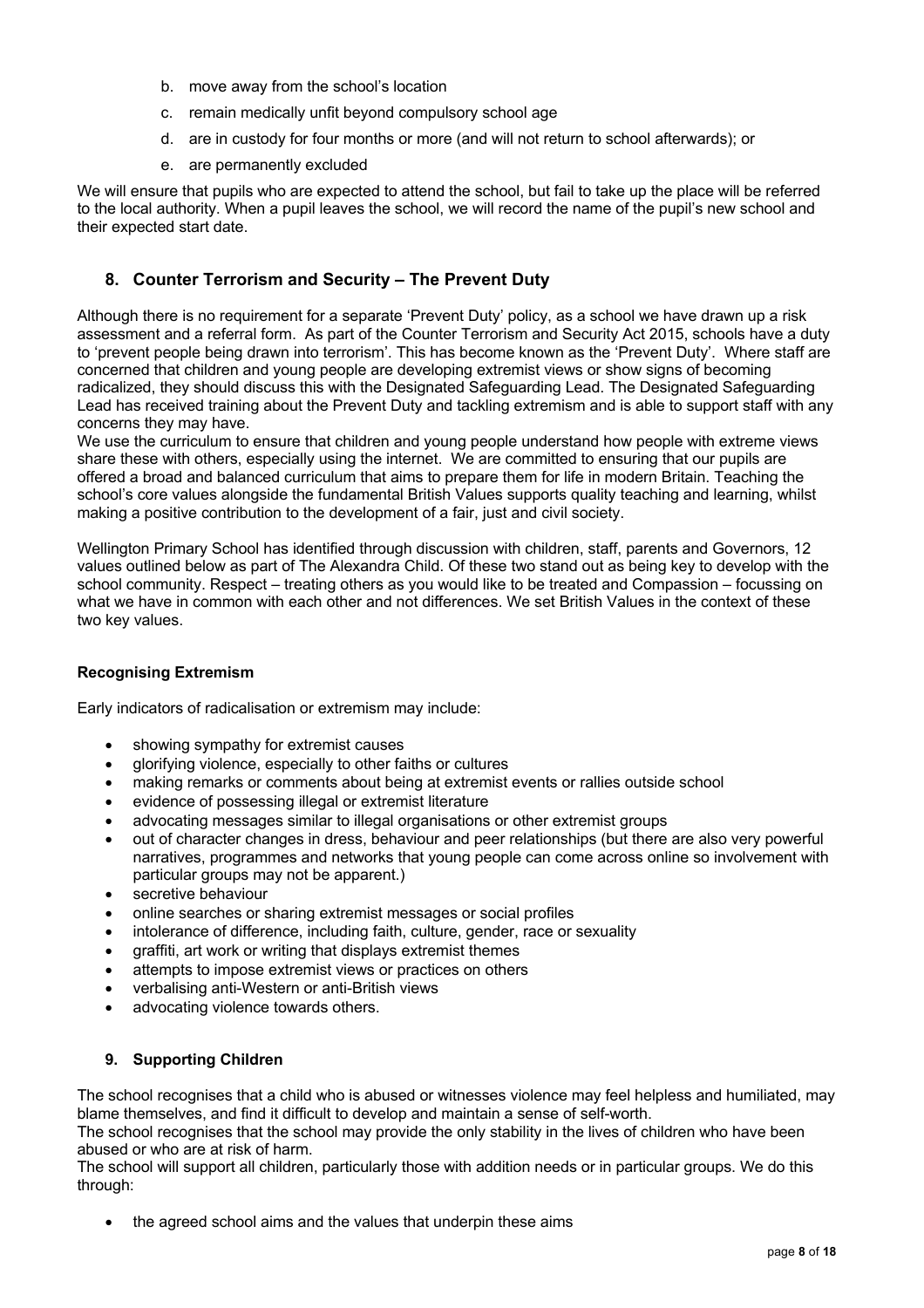- promoting self-esteem and self-assertiveness, through the curriculum as well as our relationships,
- providing curriculum opportunities to support children in keeping themselves safe in a range of situations,
- promoting a caring, safe and positive environment within the school.
- liaising and working together with all other support services and those agencies involved in the safeguarding of children.
- notifying Children's Social Care as soon as there is a significant concern.
- providing continuing support to a child about whom there have been concerns and who leaves the school by ensuring that appropriate information is forwarded in a confidentially marked envelope as a matter of priority with a return confirmation slip included.
- monitoring, recording and discussing children who do not reach the threshold of abuse, but around whom there are some concerns.

## **10. SEND and Safeguarding Challenges**

Children and young people with special educational needs and disabilities can face additional safeguarding challenges because there may be assumptions that indicators of possible abuse such as behaviour, mood and injury relate to the child's disability without further exploration; children with SEN and disabilities can be disproportionally impacted by things like bullying without outwardly showing any signs; and difficulties may arise in overcoming communication barriers.

At Wellington Primary School we identify pupils who might need more support to be kept safe or to keep themselves safe by:

- identifying the children;
- mapping out individual provision and support;
- reviewing and evaluating progress and support in a given timescale;
- meeting regularly with all stakeholders to review progress or address any concerns.

## **11. Peer to Peer Abuse including 'sexting'**

Staff should be aware that safeguarding issues can manifest themselves via peer on peer abuse. This is most likely to include, but not limited to:

- bullying (including cyberbullying);
- physical abuse such as hitting, kicking, shaking, biting, hair pulling, or otherwise causing physical harm;
- sexual violence and sexual harassment see DfE advice May 2018;
- gender-based violence
- sexting (also known as youth produced sexual imagery);
- initiation-type violence and rituals.

Abuse is abuse and should never be tolerated or passed off as "banter" or "part of growing up". Different gender issues can be prevalent when dealing with peer on peer abuse. This could for example include girls being sexually touched / assaulted or boys being subject to initiation-type violence.

At Alexandra Primary we believe that all children have a right to attend school and learn in a safe environment. Children should be free from harm by adults in the school and other students. We recognise that some students will sometimes negatively affect the learning and wellbeing of others and their behaviour will be dealt with under the school's Behaviour Policy.

Occasionally, allegations may be made against students by others in the school, which are of a safeguarding nature. Safeguarding issues raised in this way may include physical abuse, emotional abuse, sexual abuse and sexual exploitation. It is likely that to be considered a safeguarding allegation against a pupil, some of the following features will be found.

#### The allegation:

- is made against an older pupil and refers to their behaviour towards a younger pupil or a more vulnerable pupil
- is of a serious nature, possibly including a criminal offence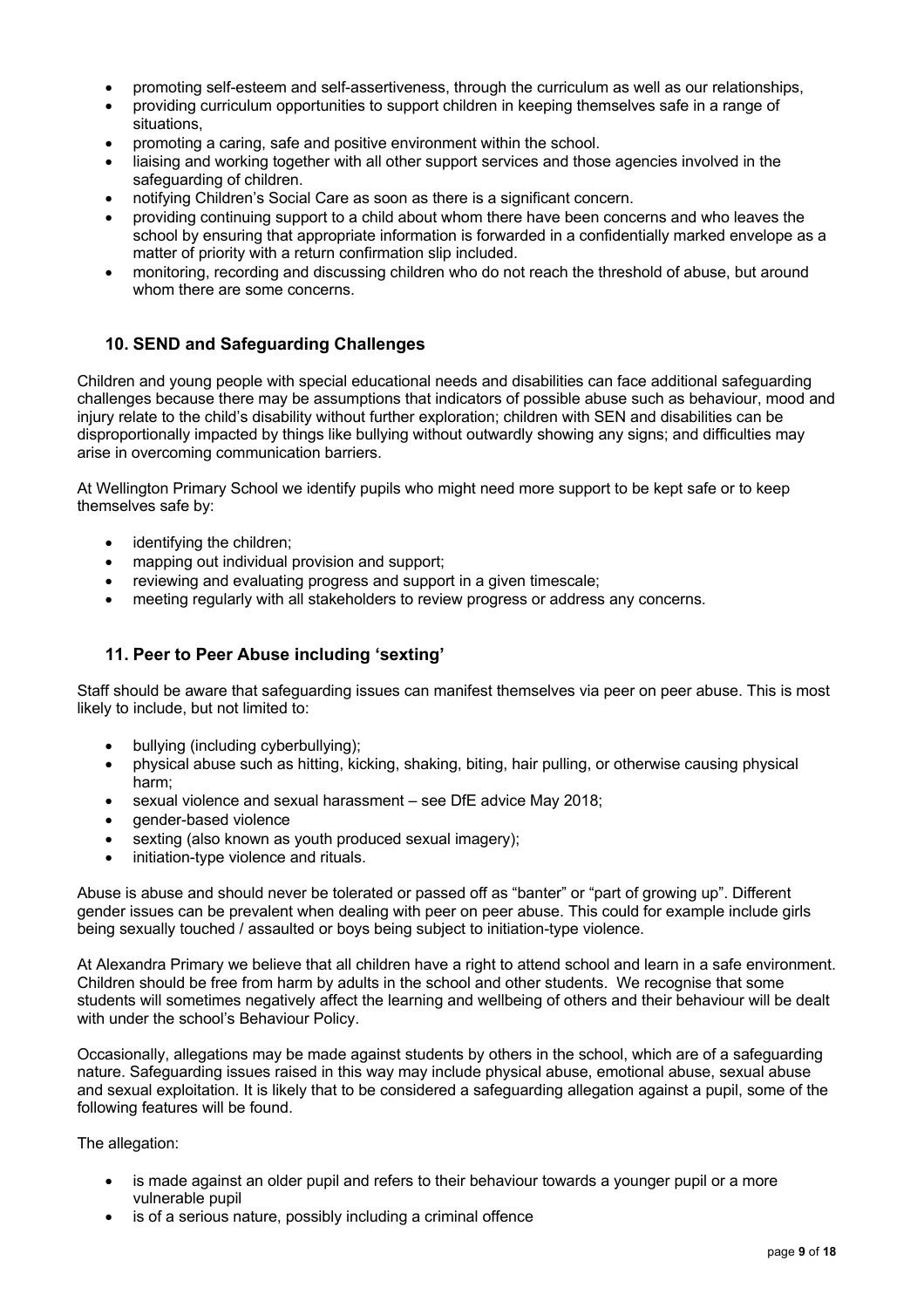- raises risk factors for other pupils in the school
- indicates that other pupils may have been affected by this student
- indicates that young people outside the school may be affected by this student

At Alexandra Primary we will support the victims of peer on peer abuse by

- listening to the victim and taking their concern seriously;
- demonstrating good and timely communication with all involved;
- application of the school behaviour policy consistently and fairly
- note taking and recording meetings and decisions
- reviewing these procedures with senior staff regularly.

#### **Sexting**

In cases of 'sexting' we follow guidance given to schools and colleges by the UK Council for Child Internet Safety (UKCCIS) published in 2017: 'Sexting in schools and colleges, responding to incidents, and safeguarding young people'.

## **12. Private Fostering**

A private fostering arrangement is one that is made privately (without the involvement of a local authority) for the care of a child under the age of 16 years (under 18, if disabled) by someone other than a parent or close relative, in their own home, with the intention that it should last for 28 days or more. A close family relative is defined as a 'grandparent, brother, sister, uncle or aunt' and includes half-siblings and step-parents; it does not include great-aunts or uncles, great grandparents or cousins. Parents and private foster carers both have a legal duty to inform the relevant local authority at least six weeks before the arrangement is due to start; not to do so is a criminal offence. Whilst most privately fostered children are appropriately supported and looked after, they are a potentially vulnerable group who should be monitored by the local authority, particularly when the child has come from another country. In some cases privately fostered children are affected by abuse and neglect, or be involved in trafficking, child sexual exploitation or modern-day slavery.

Schools have a mandatory duty to report to the local authority where they are aware or suspect that a child is subject to a private fostering arrangement. Although schools have a duty to inform the local authority, there is no duty for anyone, including the private foster carer or social workers to inform the school. However, it should be clear to the school who has parental responsibility.

School staff should notify the designated safeguarding lead when they become aware of private fostering arrangements. The designated safeguarding lead will speak to the family of the child involved to check that they are aware of their duty to inform the LA. The school itself has a duty to inform the local authority of the private fostering arrangements.

On admission to the school, we will take steps to verify the relationship of the adults to the child who is being registered.

## **13. Safe School, Safe Staff**

The school will ensure that all members of the Governing Board understand and fulfil their responsibilities, namely to ensure that:

- there is a Safeguarding and Child Protection policy together with a staff code of conduct policy
- the school operates safer recruitment procedures by ensuring that there is at least one person on every recruitment panel who has completed Safer Recruitment training, and that all recruitment documentation contains prominent statements of our commitment to safeguarding and promoting the welfare of children
- the school has procedures for dealing with allegations of abuse against all staff ,including supply staff and volunteers and these are communicated to supply agency management too.
- the school refers to the DBS if a person in regulated activity has been dismissed or removed due to safeguarding concerns, or would have been dismissed or removed had they not resigned
- a senior leader(s) has Designated Senior Lead (DSL) responsibility for safeguarding
- on appointment, the DSL undertake interagency training (LSCB or Ofsted 'Level 3 equivalent') and also undertake single agency training on the role of the DSL. The DSL will undertake refresher training every 2 years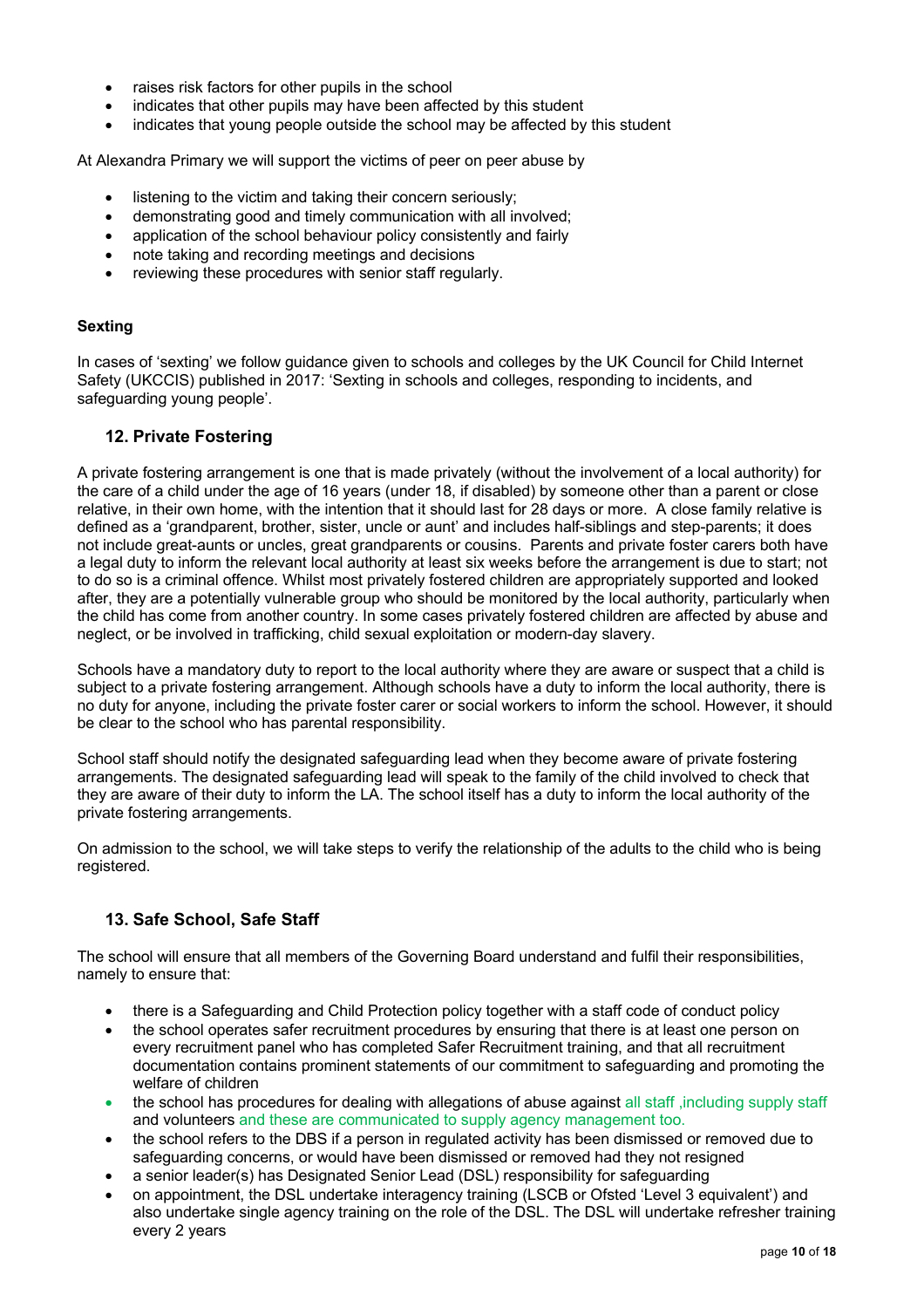- all other staff receive Safeguarding training annually as part of their induction and or training, this is updated regularly
- the school will identify further training opportunities to extend knowledge, understanding of broader safeguarding and CP concerns; e.g. Child Sexual Exploitation, FGM and Radicalisation / Prevent awareness raising / training
- any identified weaknesses in Safeguarding are remedied immediately
- the Chair of the Governing Board is nominated to liaise with the Local Authority in the event of an allegation of abuse made against the Headteacher
- An enhanced DBS check is in place for The Chair of Governors at the relevant level.
- Safeguarding and Child Protection policies and procedures are reviewed annually and the Safeguarding and Child Protection policy is available on the school website
- the Governing Board considers how children may be taught about safeguarding. This will be part of a broad and balanced curriculum, covering relevant issues through personal social health and economic education (PSHE) and through relationships and sex education (RSE), and will also be through the informal curriculum. Pupils' understanding of safeguarding issues and their personal resilience is developed through SMSC links as part of the school curriculum. Pupils are taught about E-Safety and are not allowed to use their own devices in school.

When children use the school's network to access the internet, they are protected from inappropriate content by our filtering and monitoring systems – Webscreen 3.0.

## **14. The Designated Safeguarding Lead**

The school has a Designated Senior Lead for safeguarding. The Lead DSL is the Headteacher, Debbie Norton. There are three others DSLs: Amanda Gaffney ,Kuldip Kahlon and Louise Gleeson. A DSL will assume the lead role in Mrs Norton's absence. Appropriate training will be undertaken. The Designated Safeguarding Lead is responsible for safeguarding and child protection at Wellington Primary School. The key role of the Designated Safeguarding Lead is to:

- manage referrals from school staff or any others from outside the school;
- work with external agencies and professionals on matter of safety and safeguarding;
- undertake training;
- raise awareness of safeguarding and child protection amongst the staff and parents; and
- ensure that child protection information is transferred to the pupil's new school.

School will ensure that:

- at least one member of any recruitment panel will have been trained in safer recruitment.
- all members of staff and volunteers are provided with safeguarding awareness information at induction.
- all members of staff and volunteers are expected to read part 1 and annex A of 'Keeping Children Safe in Education September 19' in order to be clear about their responsibilities with regard to safeguarding
- as part of their training staff know how to report concerns.
- all governors undertake appropriate safeguarding training
- the school publishes prominent statements of its commitment to safeguarding and child protection in the school brochure, recruitment packs, newsletters and any other appropriate publication.
- parents / carers are made aware of the responsibilities the school has in regard to child protection and safeguarding by, for instance highlighting via school website e-safety and online safety information for parents. The school's child protection policy is available on request.
- the school's lettings policy seeks to ensure the suitability of adults working with children on school sites at any time.
- community users organising activities for children are aware of the school's safeguarding and child protection guidelines and procedures and understand their responsibilities to share relevant information with the Headteacher.
- the school discusses allegations of abuse against adults working in the school with designated officers at the Local Authority and acts accordingly.
- any member of staff or volunteer found not suitable to work with children will be notified to the Disclosure and Barring Service (DBS) for consideration of barring following resignation, dismissal, or, in the case of a volunteer when we cease to use their service as a result of a substantiated allegation
- in accordance with the Childcare Act 2006 (amended 2018), the school undertakes an annual information gathering exercise with staff in regard to themselves and, as appropriate, in regard to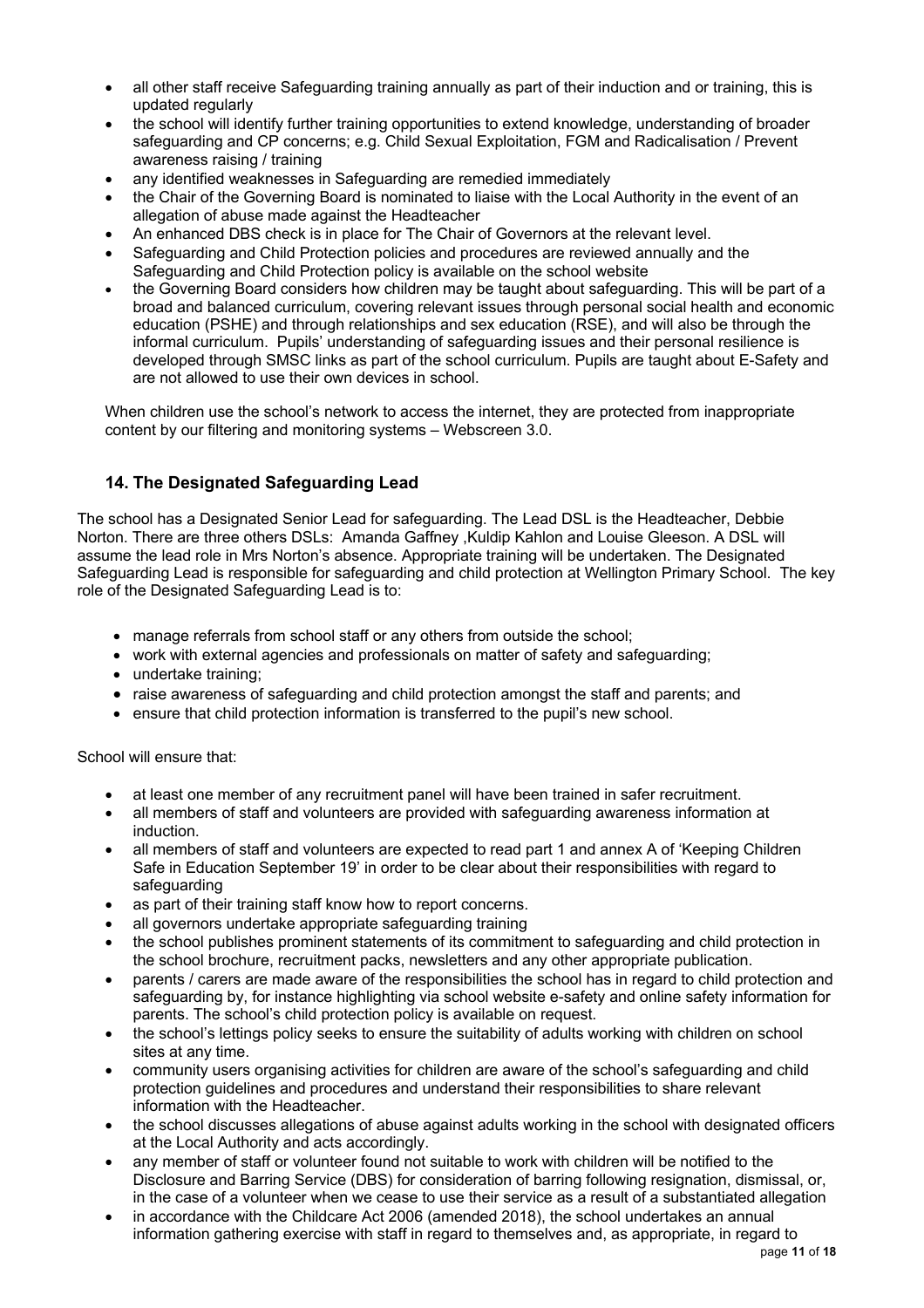others with whom they reside (Disqualification by Association). Staff must also inform the Headteacher of any relationships and associations' that they have in school and outside (including online), may have an implication for the safeguarding of children in the school

- the school raises awareness with staff regarding the duty to refer or bring to the attention of the DSL children about whom there are concerns of FGM
- the school raises awareness with staff regarding the duty to refer or bring to the attention of the DSL children or associated adults in regard to whom there are concerns of grooming for radicalisation.
- the school raises awareness with staff regarding the duty to refer or bring to the attention of the DSL children or associated adults in regard to whom there are concerns of grooming for CSE.

The school recognises that, because of their day to contact with the children, school staff and volunteers are well placed to observe outward signs of abuse. The school will therefore:

- establish and maintain an environment where children feel safe, know that their viewpoints are valued, are encouraged to talk, and are listened to, both in school and if teaching online.
- ensure children know that there are adults in the school whom they can approach if they are worried and also how to get help if they are at home without access to school. Please see our remote learning policy for further guidance.
- encourage parents and children to see school as a safe place, where concerns can be raised.
- actively encourage the views of children to be listened to.
- include opportunities in the PSHE curriculum for children to develop the skills they need to recognise unsafe situations and associated risks.

The school's procedures will be reviewed annually by the Governing Board.

The names of the designated members of staff for child protection and safeguarding (the school's DSLs) the Designated Officers at the LA, the Multi Agency Support Hounslow (MASH) and Early Help Hounslow are indicated in the staff handbook provided to staff and available on the staff shared drive.

The safeguarding and child protection policy is available publicly on the school website.

## **15. Responsibilities of the Designated Safeguarding Lead, the Designated Governor for Child Protection and all Staff**

## **The DSL (Headteacher –Debbie Norton, or other Safeguarding Leads in his absence –Kuldip Kahlon, Amanda Gaffney and Louise Glee**son **are responsible for:**

- Safeguarding and child protection at Wellington Primary School;
- Referring a child, if there are concerns, to Early Help Hounslow and acting as a focal point for staff to discuss concerns. Managing referrals from school staff or any others from outside the school. Referrals should follow the procedure outlined below;
- securely keeping written records of concerns about a child, including where there is no need to make an immediate referral;
- ensuring that all such records are kept separately from the main pupil records. On transition, records are sent to the receiving school or college.
- Child Protection records are retained until the child's  $25<sup>th</sup>$  birthday, in keeping with the Records Management Society guidelines and in accordance the school's GDPR Retention policy.
- the existence of any sensitive information is coded on the pupil's main records.
- liaising with other agencies and professionals and partners, including parents.
- ensuring that they or the staff member attend case conferences, core groups, or other multiagency planning meetings, contribute to assessments and provide a report that has been shared with the parents as appropriate.
- ensuring that any pupil currently with a child protection plan who is absent without explanation is referred to Early Help Hounslow within two days.
- organising child protection induction and regular refresher training for all staff.
- ensuring all staff are aware of the Prevent Duty and the duty to report concerns regarding FGM and CSE.
- providing an annual report for the Governing Board, with termly updates, detailing any changes to the policy and procedures; training undertaken by the DSL, and by all staff and governors; number and type of incidents/cases, and number of children on a child protection plan (anonymised), children with a "child in need" plan or children with in school with lower level concerns, monitoring termly.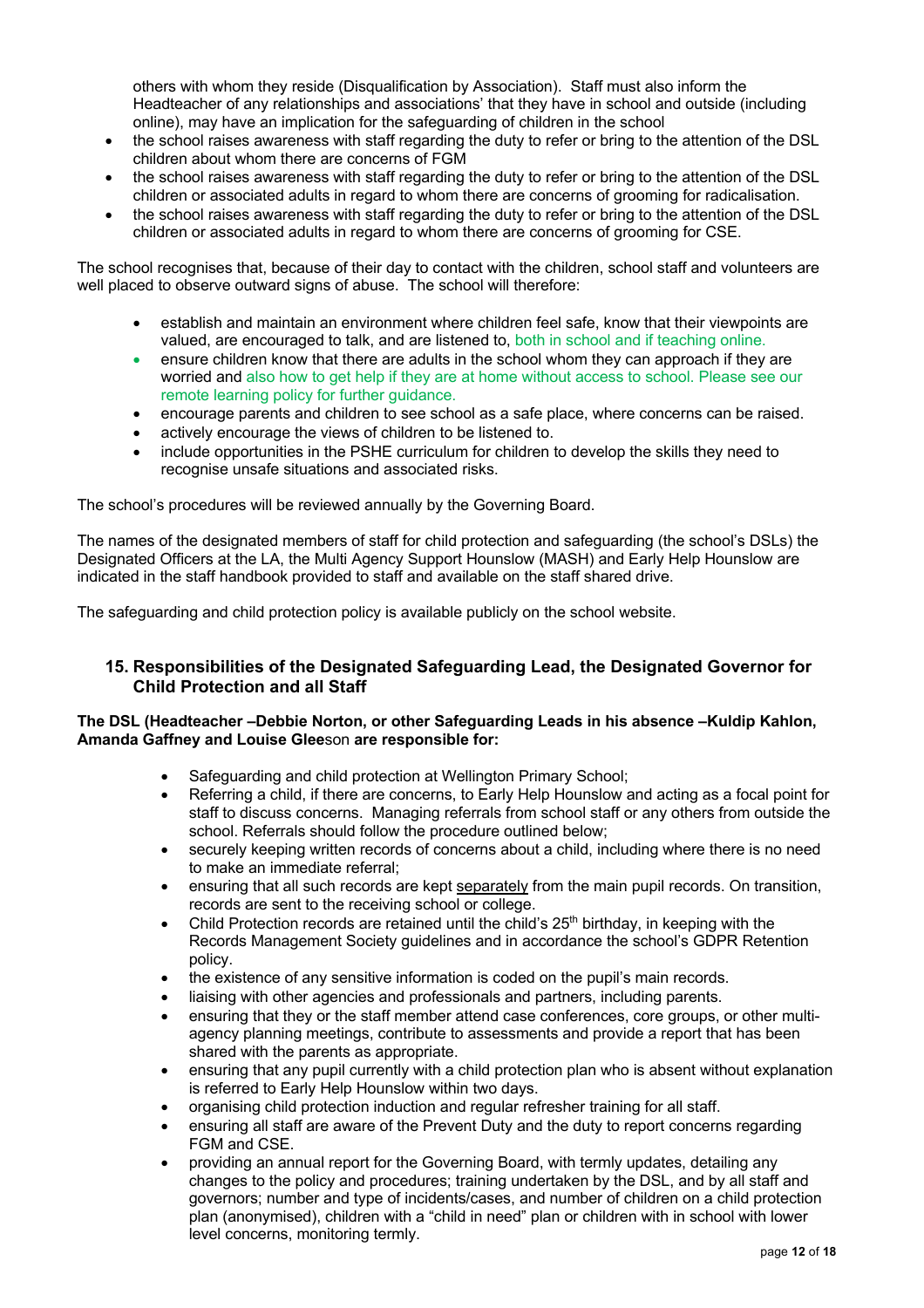- raise awareness of safeguarding and child protection amongst the staff and parents;
- ensure that child protection information is transferred to the pupil's new school

#### **16. The Designated Governor for Child Protection is responsible for:**

- ensuring that the safeguarding policy is maintained and reviewed annually and that safeguarding policies and procedures are monitored and reviewed to ensure their effectiveness.
- reviewing safeguarding practices regularly with the Headteacher and ensuring that the school is carrying out its duties with regard to safeguarding and promoting the welfare of children,
- ensuring child protection and safeguarding procedures are incorporated into induction procedures for all staff and volunteers, including a new headteacher.
- ensuring that the school follows the guidance and procedures of the Hounslow LSCB and the London Safeguarding Procedures.
- ensuring that the DSL is given sufficient time to carry out their duties, including accessing relevant training.
- the governors satisfying themselves with regards to the appropriate vetting procedures for volunteers who work with children in the school.
- ensuring that the school has procedures for dealing with allegations of abuse against staff and that they are appropriately implemented.
- ensuring the school has procedures for dealing with allegations made against other children and that these are appropriately implemented

#### **All school staff, if they have a concern will report to the DSL regarding:**

- poor attendance & punctuality and
- concerns about appearance and dress
- changed or unusual behaviour
- concerns about health and emotional well being
- deterioration in educational progress
- discussions with parents about concerns relating to their child
- concerns about home conditions or situations
- concerns about pupil-on-pupil abuse (including serious bullying)
- any other unexplained changes in a child

At Wellington Primary, we recognise the possibility that adults working in the school may harm children. Any concerns about the conduct of other adults in the school should be taken to the Head Teacher without delay (or where that is not possible, to the Designated Safeguarding Lead); any concerns about the Head Teacher should go to the Chair of Governors who can be contacted by who can be contacted via the school office.

The following documents are mandatory reading for all staff. Staff will be asked to sign that they have read the documents.

- Keeping Children Safe in Education (2020) [Part One]; and school leaders and staff that work directly with children should also read Annex A
- Staff Code of Conduct
- Safeguarding and Child Protection Policy
- School's Behaviour Policy
- Hounslow's Policy for Children Missing Education that the school has adopted.

Staff might also find the following document useful to read:

*What to do if you're worried a child is being abused – Advice for Practitioners,* saved on staff shared in the safeguarding folder.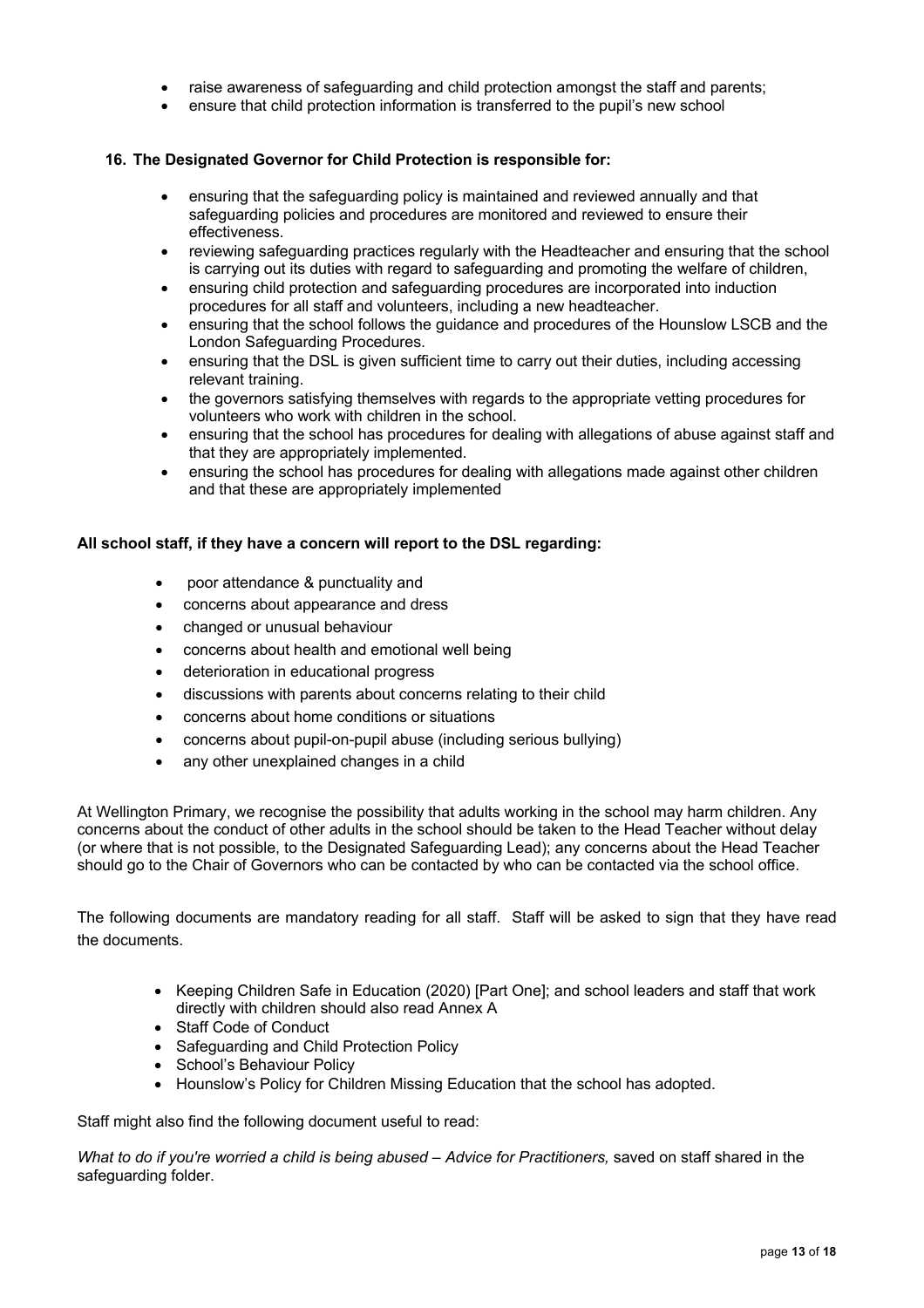## **17.Safeguarding Flow Chart at Wellington Primary School**

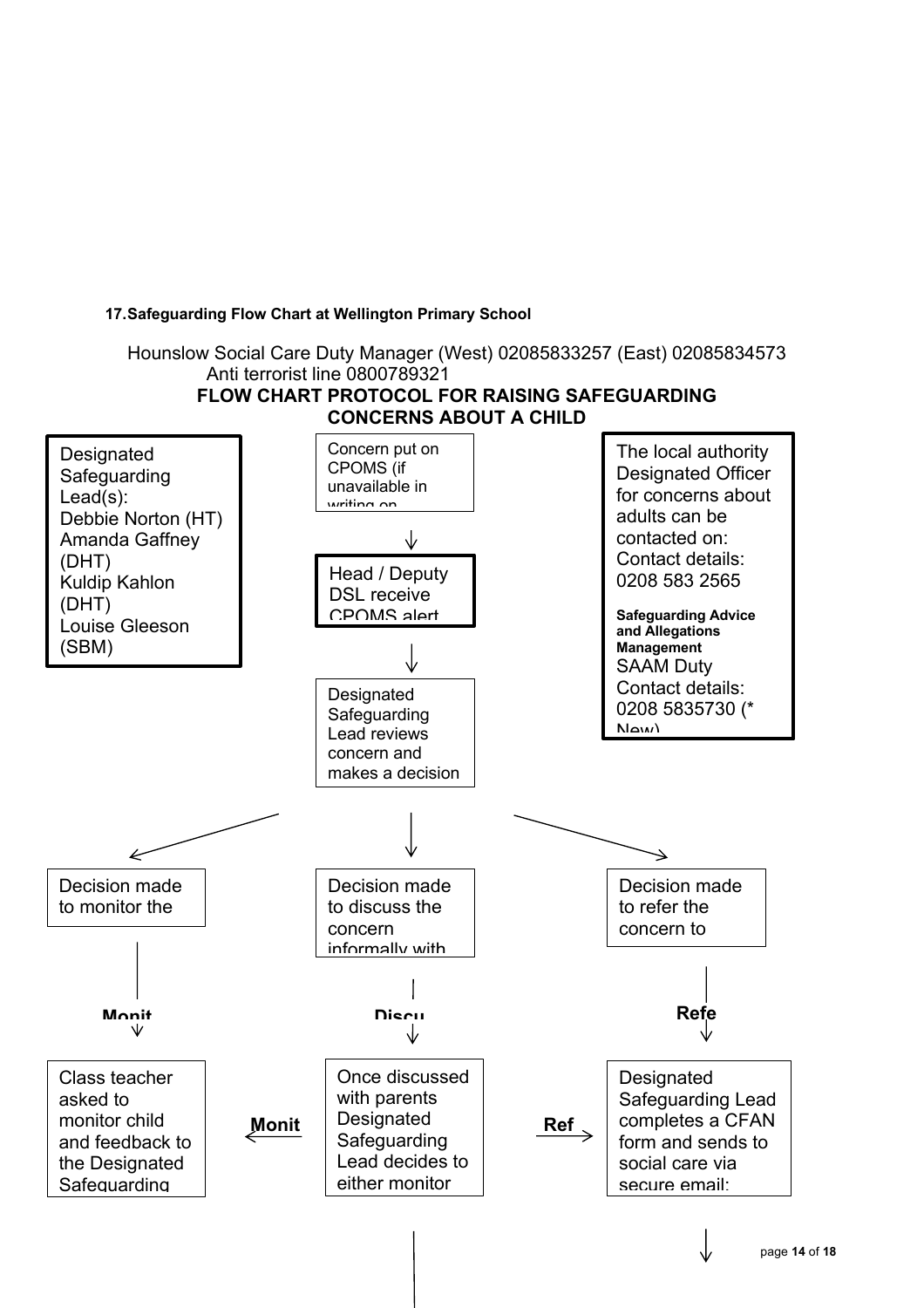

| <b>NSPCC</b>   | <b>hildren</b> |
|----------------|----------------|
| Whistleblowing | ality          |

**Reco**

**Designated** Safeguarding Lead keeps concern information in secure,

Contact Details Social Care Referrals: 02085836600/ 02085833200 Option 1

Prevent/Channel Referrals: Joan

- The school recognises that all matters relating to child protection are confidential. **•** The school recognises that all matters relating *Helpline* 
	- The Headteacher / DSL will disclose any information about a child to other members of staff on a need to know basis only.
	- All staff must be aware that they have a professional responsibility to share information with the DSL regarding children when there are safeguarding or welfare concerns.
	- All staff must be aware that they cannot promise confidentiality to a child where there are safeguarding concerns.
	- The school will always undertake to discuss our intention to refer a child to Social Care or Early Help Hounslow with the child's parents / carers unless there are specific reasons not to do so e.g. it could put the child at greater risk of harm or impede a criminal investigation. If in doubt, we will consult with Early Help Hounslow on this point.
	- The Data Protection Act 2018 and GDPR do not prevent, or limit, the sharing of information for the purposes of keeping children safe. This includes allowing practitioners to share information without consent.

## **19. All Staff – reporting procedure**

When adults in the school have a concern about a child or young person they should:

- Log the incident on the CPOMs system alerting the DSL from any computer. If a child is in immediate danger or distress following an incident, a DSL should be informed in person immediately.
- All teaching staff can report concerns regarding using the CPOMS on line Safeguarding system alerting the DSL. Other support staff should alert a DSL to a concern so that it can be logged on CPOMS. If CPOMS is unavailable a written log can be completed and handed to a DSL; found in the safeguarding folder on the staff shared drive.
- All verbal conversations with the DSL should be promptly recorded on CPOMS with the safeguarding category.
- If a DSL is unavailable, a member of SLT should be spoken to and or advice taken from Hounslow Social Care.

## **20. Supporting Staff**

We recognise that staff working in the school who have become involved with a child who has suffered significant harm, or appears to be likely to suffer significant harm, may find the situation stressful and upsetting.

We will support such staff by providing an opportunity to talk through their anxieties with the DSL and to seek further support as appropriate.

The Education Support Partnership (Charity) offer a 24hour free and confidential helpline for people working in education, telephone **08000562561** for confidential advice and support.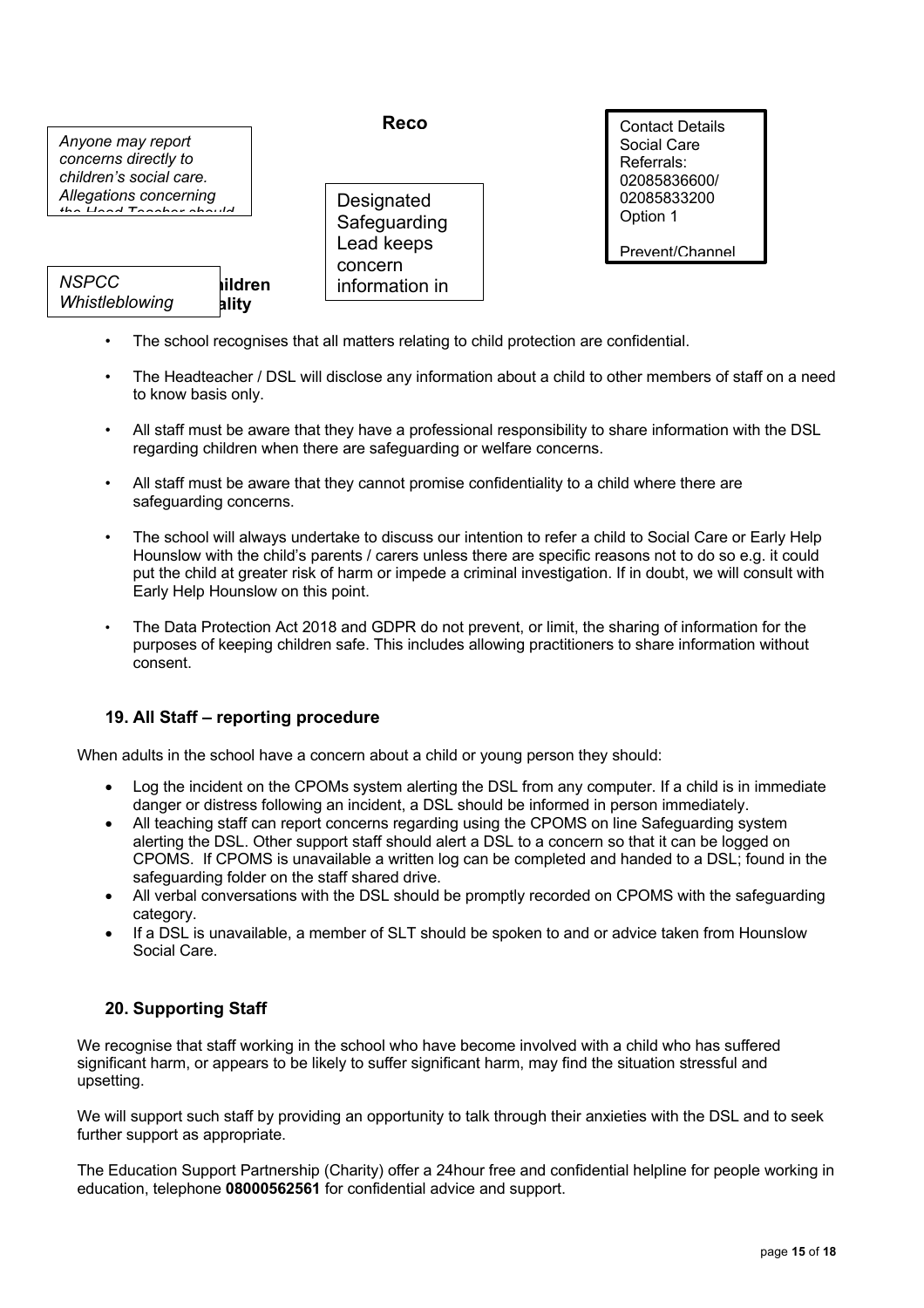## **21. Safer Recruitment Policy**

This school has a policy of safer recruitment, at least one member of any recruitment panel has undergone recent safer recruitment training. This training is updated every two years.

The school maintains a single central record of all recruitment and vetting checks on all staff and volunteers. Third party providers of staff, including contractors, are required to evidence recruitment and vetting checks that they have undertaken on their respective staff.

The school advertises, in appropriate literature, that it undertakes safer recruitment checks.

## **22. Allegations against staff**

At Wellington Primary School we recognise the possibility that adults working in the school may harm children. Any concerns about the conduct of other adults in the school should be taken to the Head Teacher without delay (or where that is not possible, to the Designated Safeguarding Lead); any concerns about the Head Teacher should go to the Chair of Governors whose contact details are available from the school office.

- All staff should be aware of safer working practice guidelines and the school's code of conduct.
- Guidance about conduct and safe working practices, will be given at induction including the school acceptable usage policy in regard to technology.
- We understand that a pupil or and an adult may make an allegation against a member of staff. The school has procedures for this eventuality. (see section on dealing with allegations against staff as part of the Safeguarding Procedures)

Where there are concerns about the proprietor of an independent school, the member of staff should contact the local authority Designated Officer without delay. See Referral Procedure Form for raising the concern with Social Care or the Designated Officer at the Local Authority.

## **23. Training**

The key training elements are:

Induction Training – this is mandatory and should include;

- the safequarding and child protection policy;
- the behaviour policy:
- the staff code of conduct and expectations;
- the safeguarding response to children who go missing from education; and
- the role of the designated safeguarding lead (including the identity of the designated safeguarding leads). (see KCSIE (2020))

DSLs – attend training every two years; and in addition to formal training, their knowledge and skills should be refreshed at regular intervals, at least annually.

All other staff – will receive regular safeguarding and child protection updates as required, but at least annually, to provide them with relevant skills and knowledge to safeguard children effectively. Safer Recruitment training is available to all relevant staff and governors who are involved in the recruitment process.

All staff will receive mandatory Induction Training through INSET and through on line support from the Virtual College. Staff training also includes the School Behaviour Policy and Staff Code of Conduct.

Safer Recruitment training is available to all relevant staff and governors who are involved in the recruitment process.

## **24. Whistle-blowing**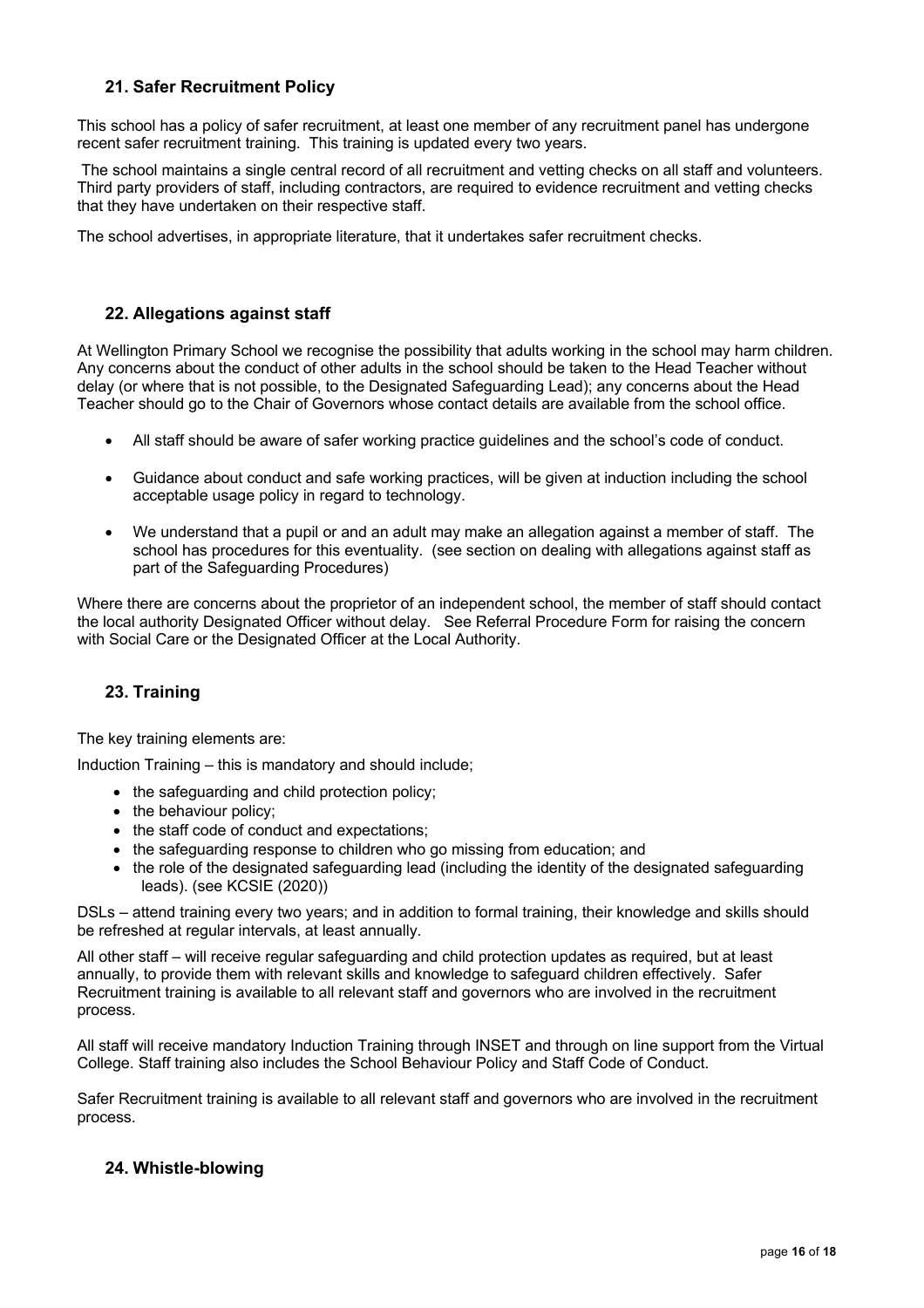Where there are concerns about the way that safeguarding is carried out in the school, staff should refer to the Whistle-blowing Policy – a copy of the LA agreed policy is in the Staff Handbook. A whistleblowing disclosure must be about something that affects the general public such as:

- a criminal offence has been committed, is being committed or is likely to be committed
- an legal obligation has been breached
- there has been a miscarriage of justice
- the health or safety of any individual has been endangered
- the environment has been damaged
- information about any of the above has been concealed.

The NSPCC runs a whistleblowing helpline on behalf of the Home Office, the number is 0808 800 5000.

Whistle-blowing in connection with the Headteacher should be made to the Chair of the Governing Board, whose contact details are available to staff via the school office.

## **25. Physical Intervention / Positive handling i.e. Team Teach**

The school does not have a "no touch" policy. However, physical intervention and positive handling must only be used as a last resort, when a child is endangering him/herself or others. See school Restraint Policy.

All use of physical intervention is recorded on a Record of Physical Intervention form and given to the Headteacher.

All staff will be appropriately trained in the safe use of restraint.

Staff are expected to use their judgement regarding whether to use a physical intervention and to what degree of force is reasonable. There may well be incidence of the use of restraint that results in the child sustaining any injury, in these cases the Headteacher will consider the appropriateness of the intervention used. Appropriate additional training or action under the disciplinary proceedings may result.

The school's policy on physical intervention reflect the DFE guidance "Use of Reasonable Force"

## **26. Anti-Bullying**

The school has a discrete anti-bullying policy and a separate anti bullying leaflet for parents, both available on the school's website. (See Anti Bullying Policy and Leaflet for Parents) The policy covers all forms of bullying; including cyber, racist, homophobic and gender-related bullying. All staff are aware that children with SEND and / or differences/perceived differences are more susceptible to being bullied / victims of child abuse. There is DFE guidance available on preventing and talking bullying and managing mental health and behaviour, as well as public Health England guidance on promoting children's emotional health and wellbeing.

## **27. Racist Incidents**

Staff school records racist incidents on a racist incident form. The Headteacher reports termly to the Governing Board concerning these.

## **28. Health & Safety**

The school's Health & Safety policy, set out in a separate document, reflects the consideration we give to the protection of our children. (See Health and Safety Policy)

## **29. Monitoring and Evaluation**

This policy will be reviewed annually by the Governing Board.

#### **The Safeguarding and Child Protection Policy also links to the following other school policies / procedures:**